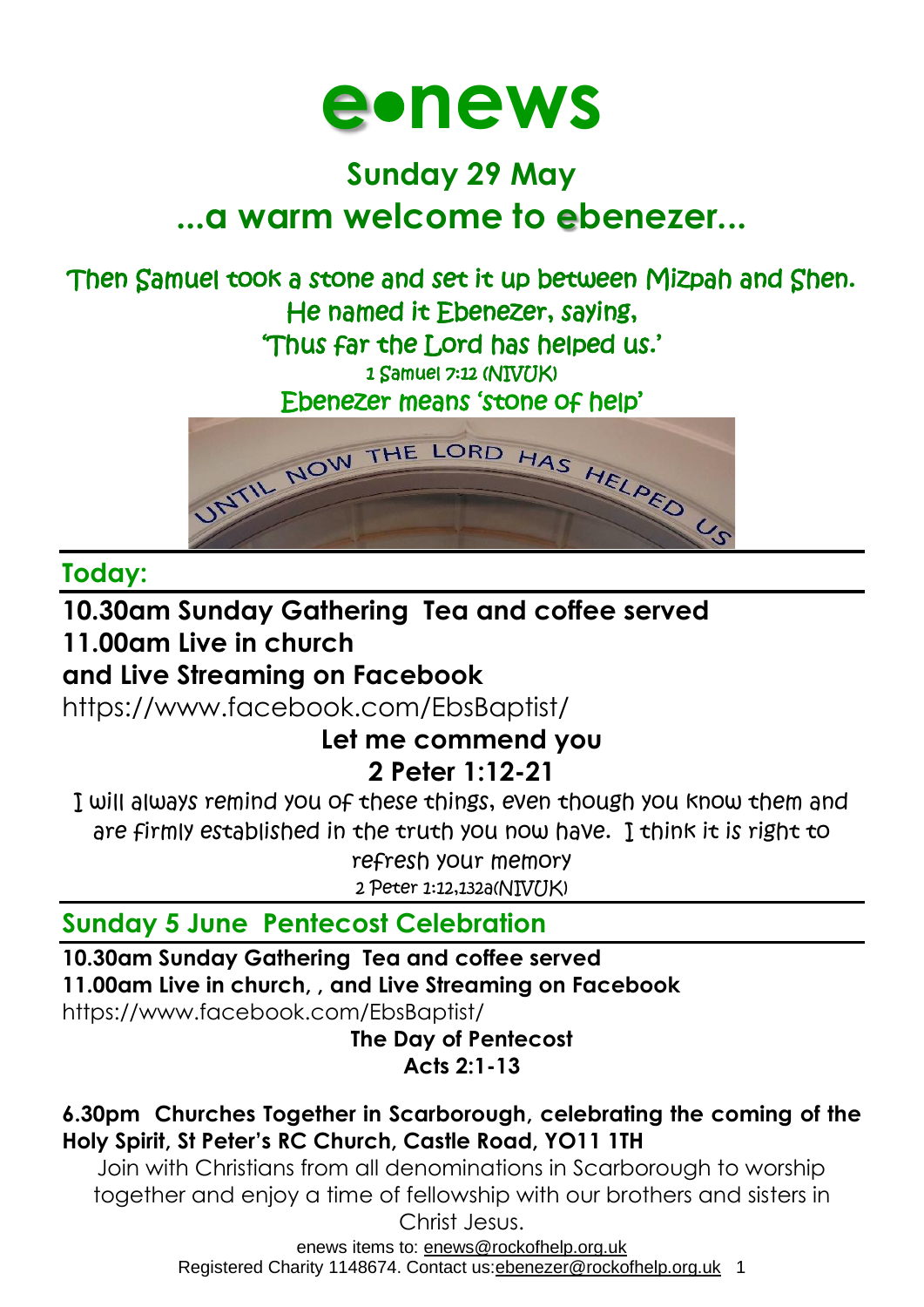### **FAMILYLights today: Part 1!!**



# **Yorkshire Baptist Association Prayer Diary 2022**

*enews editor says:*

Please pray this week for:

- Karen Baptist Church, Sheffield <https://www.facebook.com/kcfsheffield> check out the Facebook page for 13 February for inspiring photos of the baptisms of some of their young people.
- $\frac{1}{\sqrt{2}}$  Kippax Christian Fellowship, Leeds

### **Missions Updates**

On the Ebenezer Church website: <https://www.rockofhelp.org.uk/noticeboard>

 $\overline{\phantom{a}^+}$  MAF News for Prayer 20 May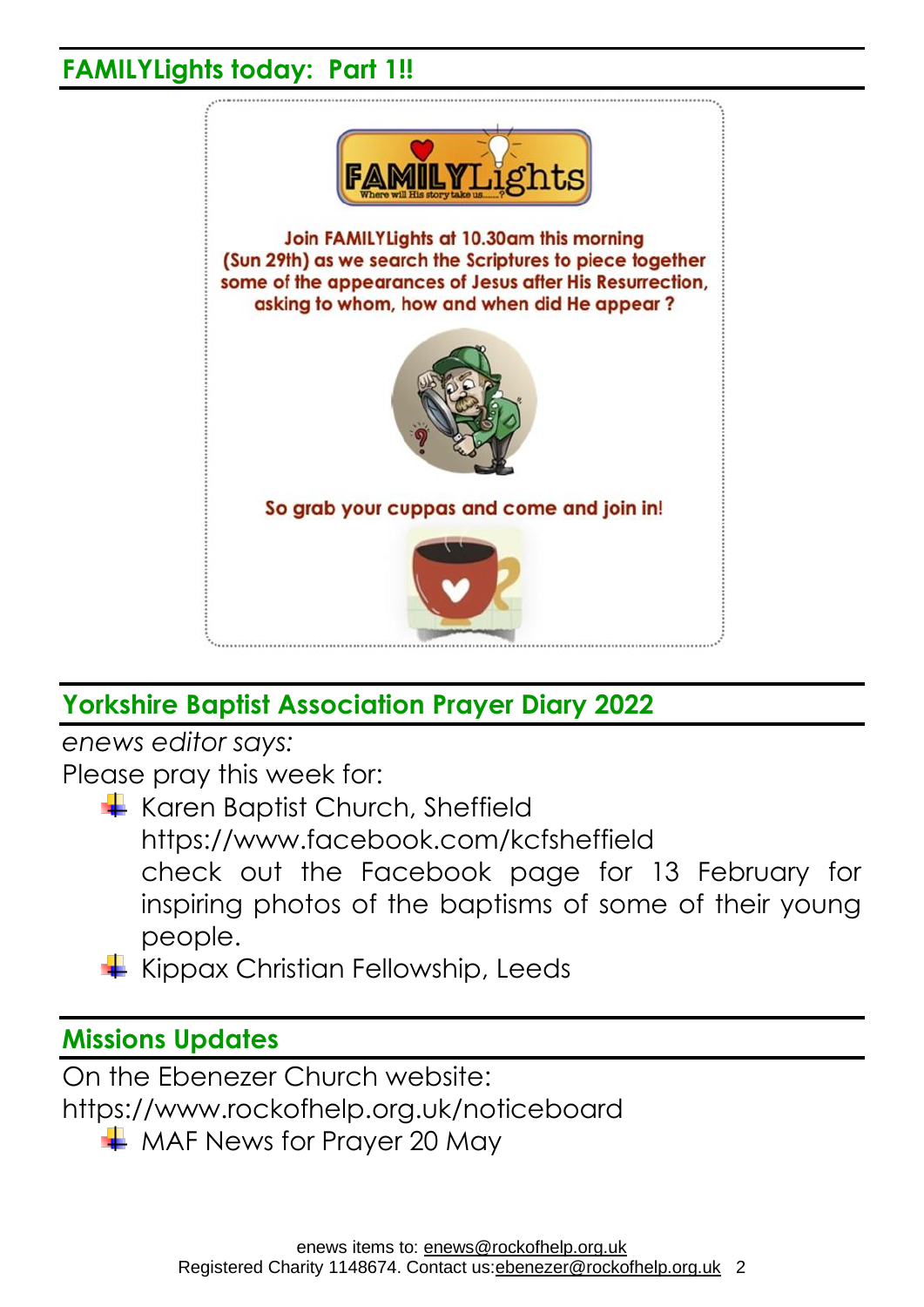### **FAMILYLights today: Part 2!!**



# **Visit of Leo Bann SwaziVision 12 June**

*Missions Coordinator says:*

Our speaker on 12 June is Leo Baan from



the Netherlands, who with his wife, Jill, leads SwaziVision, a trust to help Swaziland to attain its dream for a first world country. The aims are:

- $\pm$  to work towards an Aids Free Country
- $\ddagger$  to protect the children
- $\frac{1}{\sqrt{2}}$  to help educate its people to have family values based on Biblical foundations
- $\downarrow$  to enable children to grow up in a warm, save, caring and protected environment.

John Payne is organising a lunch with Leo at Scalby Manor, a Stonehouse restaurant on Burniston Road. This will give you the opportunity to chat to Leo and find out more in an informal setting.

If you would like to join the group, John needs to know by next **Sunday 5 June**, so that he can book the table.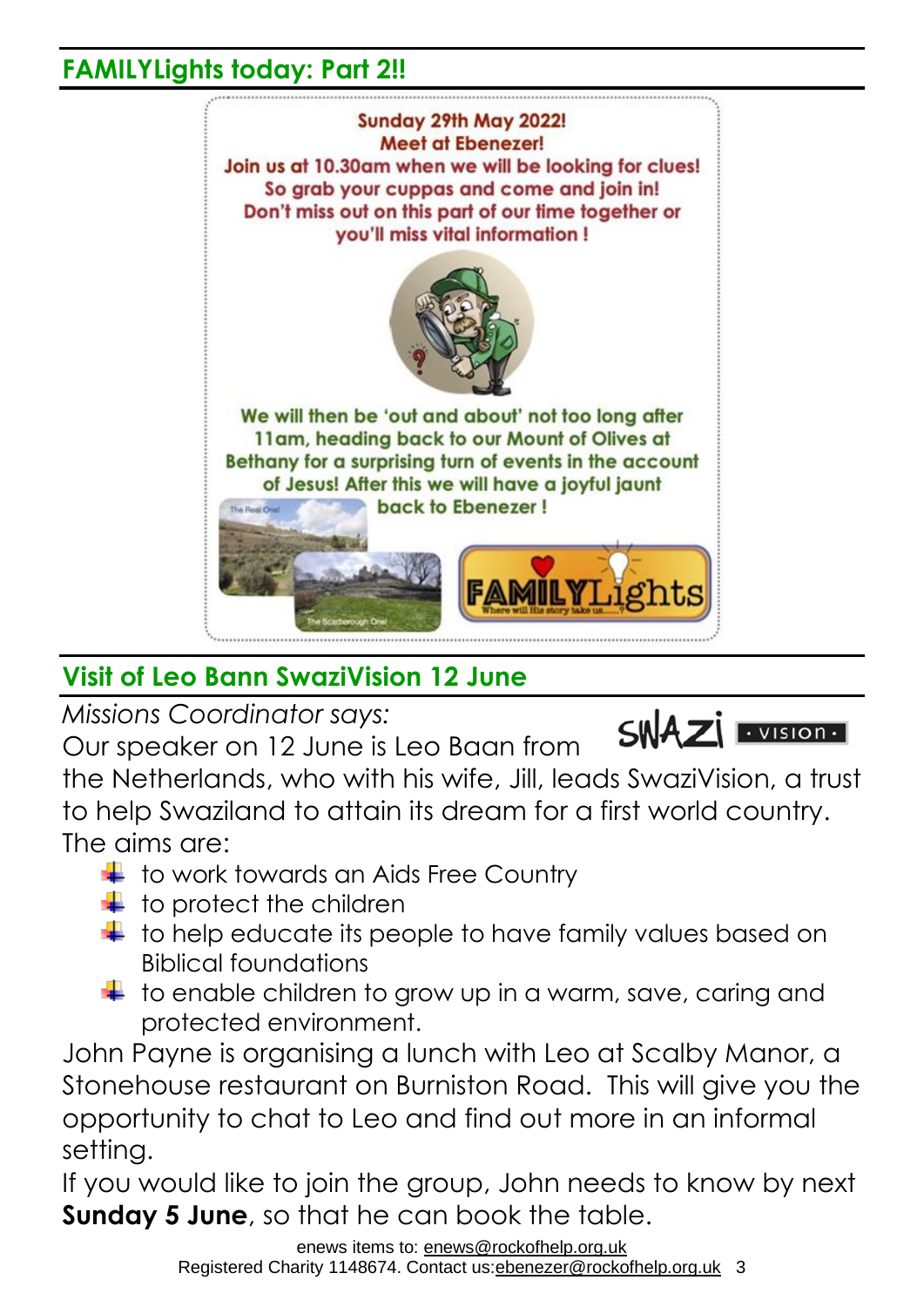### **Jubilee Afternoon Tea Saturday 4 June**

*Enews editor says:*

I am sure that we are all really grateful to Anita for taking on the organisation of this event: it is more than just sandwiches, scones and buns!!

Please pray also that all the necessary permissions, equipment, furnishings, people-power…etc., are promised and provided in good time.

Pray too for a glorious day, with lots of sunshine and no wind or rain!!

Pray for the wider community to join us as we celebrate this amazing event: Her Majesty's Platinum Jubilee.



Some of us recall 6 February 1952 when Her Majesty became Queen: she is the first British Monarch to celebrate a Platinum Jubilee, marking 70 years of service to the people of the United Kingdom, the Realms and the Commonwealth. We are compiling a list of people willing to make **sandwiches**, scomes and/or **buns** to give out to our lovely quests on 4 June. If you can help in this way, please make sure you see or contact Jane to get your name on this *very* important list. Thank you all.

# A Prayer:

Loving God, we thank you for the opportunity to come together to celebrate the life of our Queen.

For her courage, her dignity, her sincerity, **We Praise You.** For her dedication, her resilience, her faith, **We Praise You** For all the ways she has put service before self, **We Praise You** And we ask your blessing on her and all those she loves at this special time, and always. **Amen.**

https://www.rootsontheweb.com/i-am-looking-for/public-copies/qeii-platinum-jubilee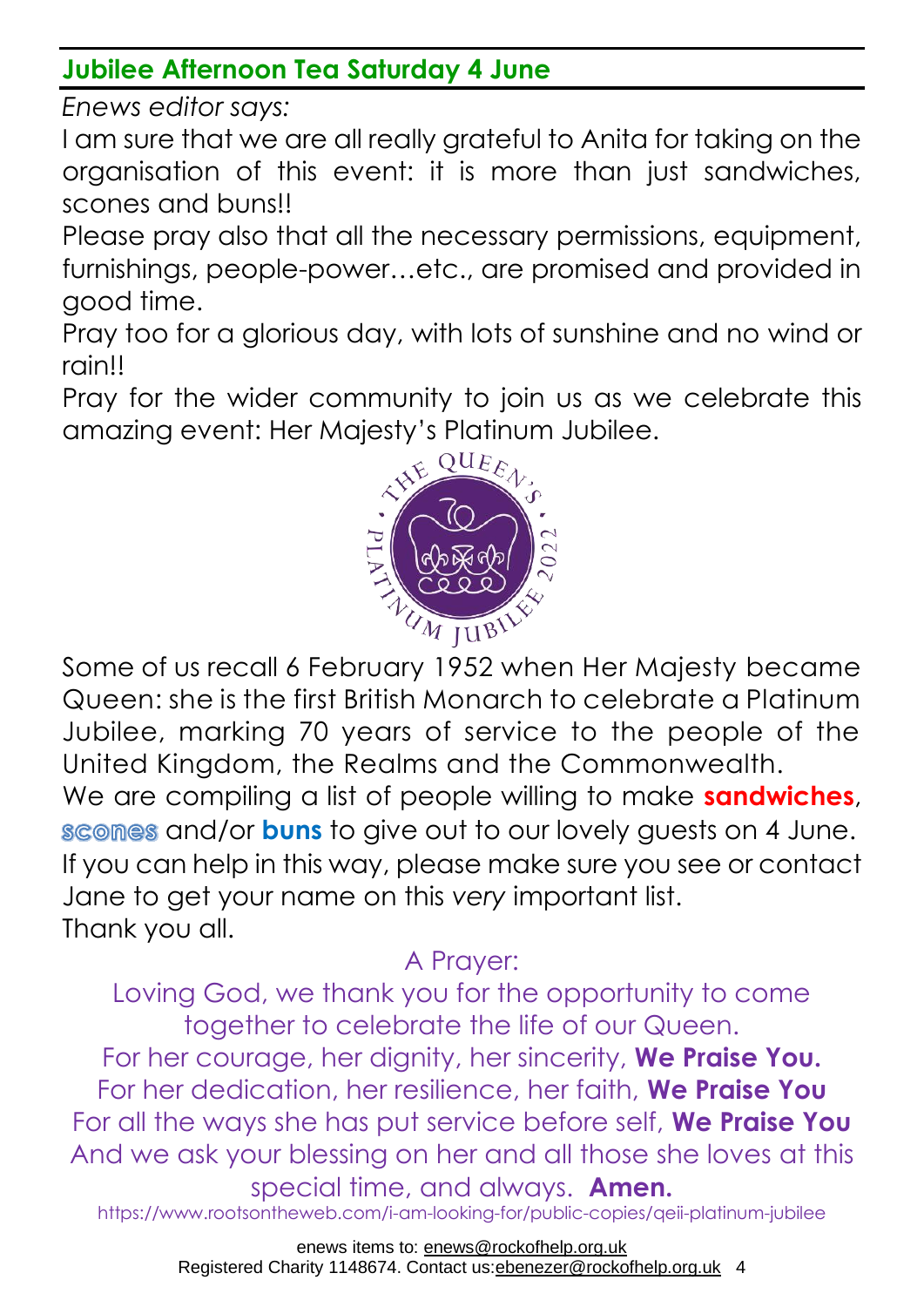

Registered Charity 1148674. Contact us: ebenezer@rockofhelp.org.uk 5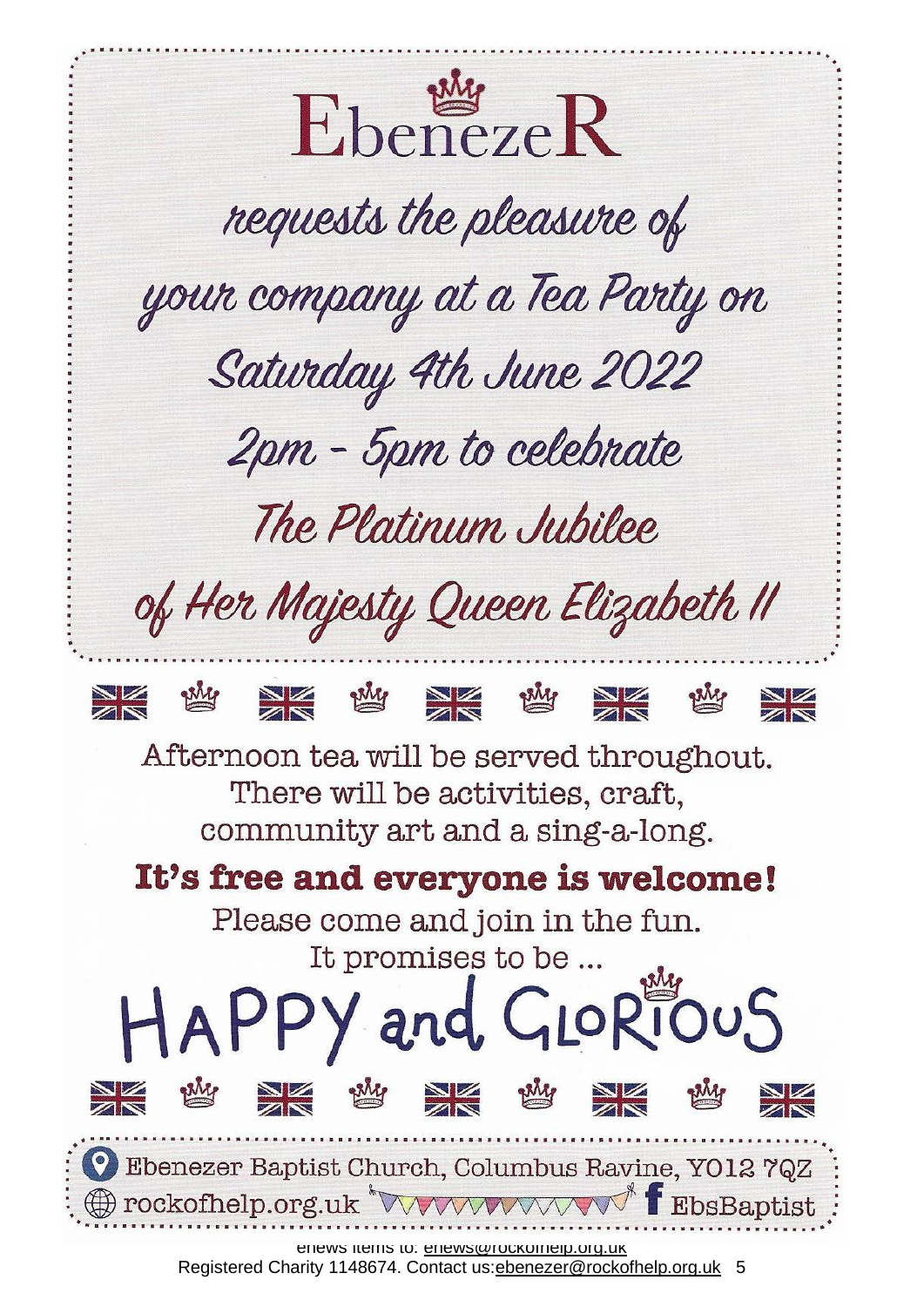### **Jenga needed by FAMILYLights**

*Anna, Catherine, Hannah and Sally ask:*

If anyone has the game **Jenga** that we could use on 5 June please can you let the FAMILYLights team know? Would you please bring it to church before the day (clearly labelled so we can return it to you afterwards). If we are not around, please leave it in the FAMILYLights treasure box and let us know that. Thank you

**90th Birthday Greetings to Hilda Hubbard 18 May 2022**

*Ruth Taylor says:*

"CONGRATULATIONS Hilda on your 90<sup>th</sup> Birthday!! Sending lots of love from your church family.



"Thank you for being a loving, faithful, kind, caring, humble friend to so many at Ebenezer Baptist Church over the years, and in your family and neighbourhood too. Well Done!! "God bless you, Hilda with His love, peace and presence each day as He cares for you.

"Much love from us all."

*For more information about Hilda, including the care home she now lives in, please speak to Ruth Taylor.*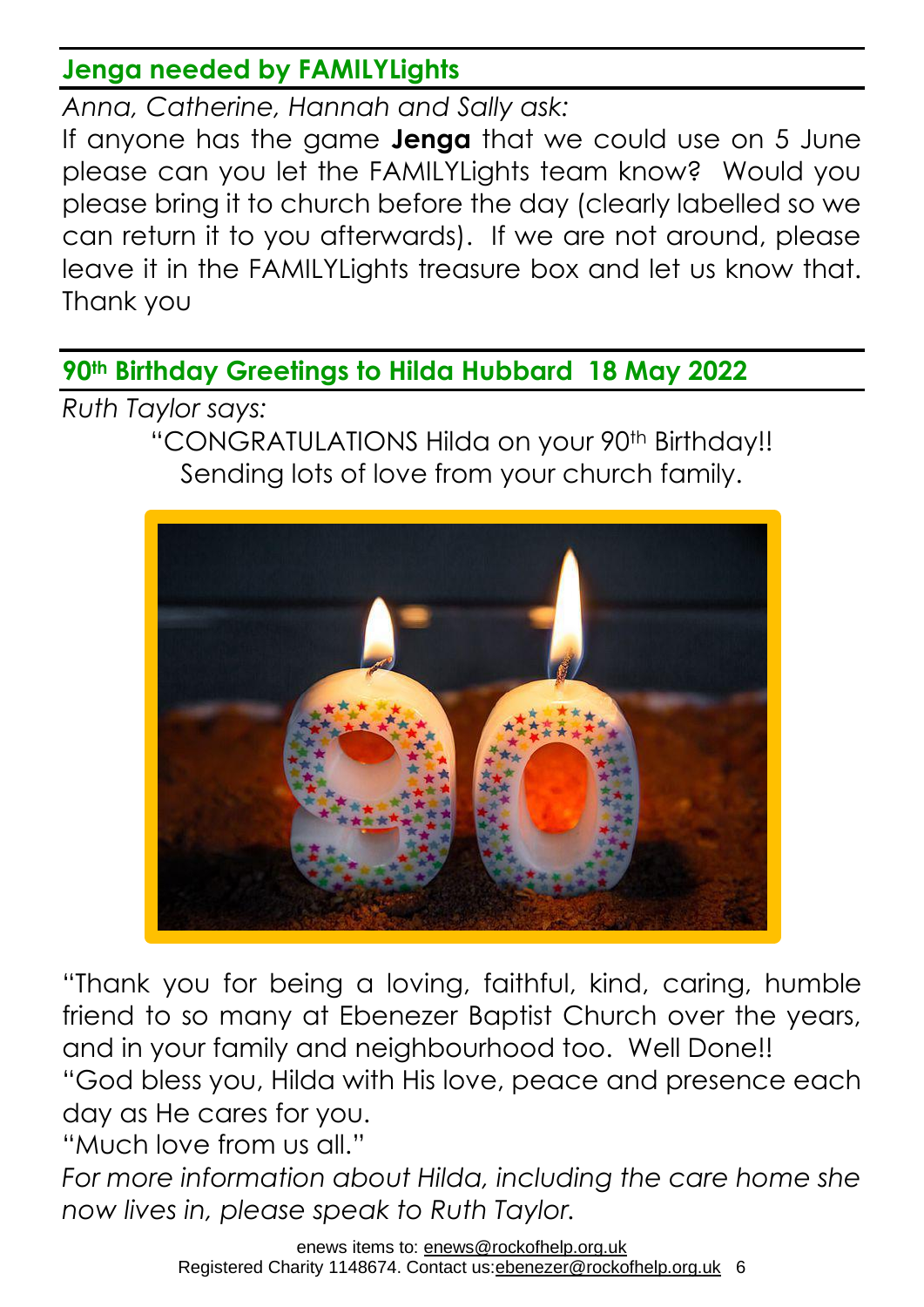## **Wednesday 1 June A morning with Gram Seed**



*enews editor says:*

In 2010, Gram Seed's first book won the Christian Book Award. His story is a no-holds barred account of his life and of the transforming love and power of Jesus. Be inspired!!

### **Funeral announcement: Lesley Simmonds**

*Denise Grassam says:*

Our lovely friend and Mustard Seed member, Lesley Simmonds, sadly passed away recently. She was at one time a regular church attender, and loved to worship the Lord with us.

Her funeral service is to be held on 1 June at 11.00am at Scarborough Crematorium. Lesley had no family, and her carers, Mr. and Mrs. Khoo, have asked if those who knew Lesley would try to attend.

Brothers and sisters, we do not want you to be uninformed about those who sleep in death, so that you do not grieve like the rest of mankind, who have no hope. For we believe that Jesus died and rose again, and so we believe that God will bring with Jesus those who have fallen asleep in him 1 Thessalonians 4:13,14(NIV(JK)